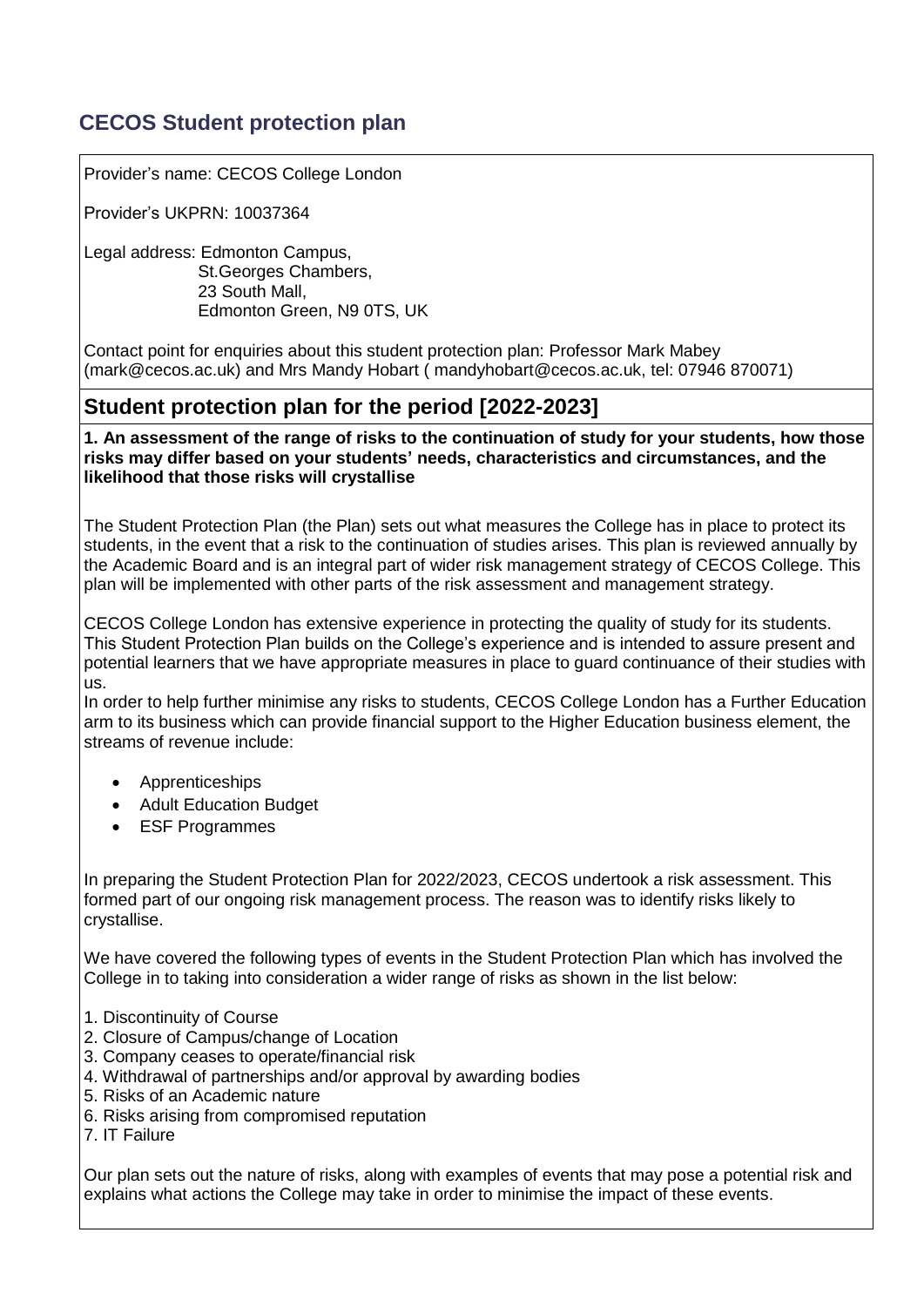The CECOS College London student protection plan of sets out what students can expect to happen should a course, campus, or institution close. The purpose of a plan is to ensure that students can continue and complete their studies, or can be compensated if this is not possible. Our Student Protection Plan is easily available to current and prospective students and seeks to address specific risks to the continuation of study in a proportionate way.

We have divided the risk into the following three categories:

- 1. Low: an event may occur only in exceptional circumstances (possibility at less than 10%)
- 2. Medium: an event may occur (possibility between 30-50%)
- 3. High: an event is expected (possibility at more than 90%)

We have also classified impacts as:

- a. Minor: would be resolved through day-to-day activity
- b. Moderate: would be resolved through a dedicated and designated team
- c. Extreme: would be resolved through input from Senior Management or an external/third party.

The measures that we have put in place to mitigate the identified risks are those that we consider to be reasonably likely to protect the student interest.

## 1. Discontinuity of Course

We consider the risk of our students being unable to complete their courses to is low. The risk we will be unable to offer courses attracting sufficient numbers of students to make them viable is also low, with demand always exceeding available places.

The performance of all our course teams is monitored through a monthly performance review process against an agreed set of key performance indicators. This covers education and financial performance measures. Additional support is put in place for those students for which a specific support need is identified.

The risk to an individual module not running is low for a compulsory module and medium for an option module. If we are unable to run a module due to the viability of student numbers or availability of staff, we make a decision at the earliest possible opportunity. We would let the students affected know in advance of the decision and offer a suitable alternative module. Any changes would follow the College's Change Policy. The risks to students being unable to complete their studies because of a module not running are low.

The most likely cause of discontinuation is through a course closure. This is likely to occur when a course reaches the end of its marketability due to a trend of falling recruitment or changes within the field of study. We believe this unlikely as our curriculum plan covers areas of high demand – Education, Business and Health & Social Care. If this were to happen, there would be ample opportunity to give applicants and students notice of the change. This would coincide with a replacement by a new course within the same subject area as the closed course. We have a commitment to the teach-out of the curriculum to the students registered on the closed course.

Our plan for dealing with the closure of a course includes arrangements for communicating with applicants who accepted a place. Applicants who accepted a place on a course which is then closed, but have not commenced study, will be offered advice and support. This is to help them decide whether to transfer to a different course with us or to seek a suitable alternative at another provider. Where they choose another provider, we will work with that student to broker the transfer.

We would also work closely with students who are on a course closed to new applicants. This is to ensure they are supported in their studies so they can complete their qualification. In some cases, this support might include a transfer to another course. The risks to students being unable to complete their studies on courses closed to new applicants are low.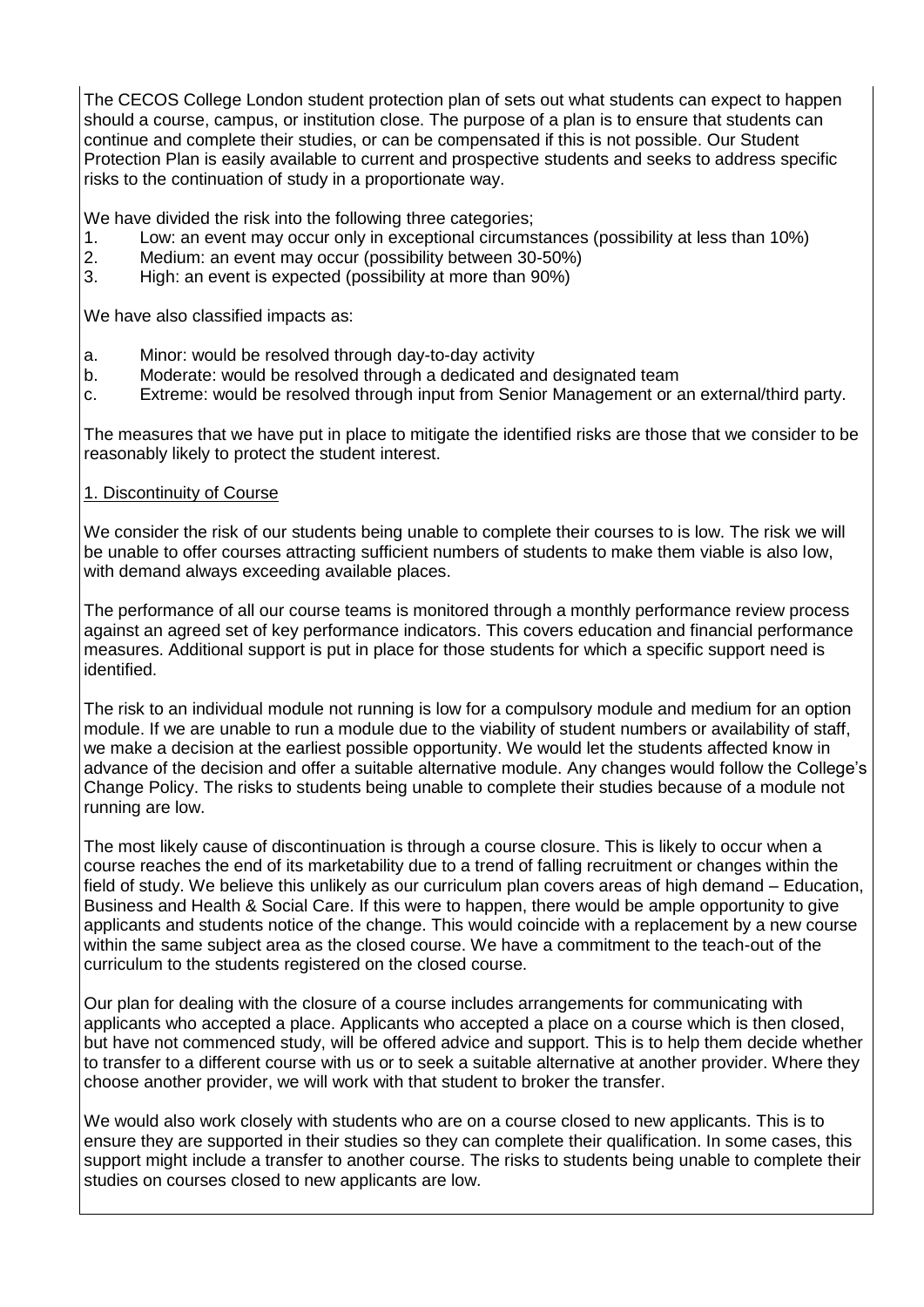The risks we are no longer able to deliver material components of our courses is low. We have protections in place for the students affected. The College makes any material change in accordance with the College's Change Policy. A key requirement of the Change Policy is a requirement to consult the students affected by the change.

We regularly review our academic provision through our Annual Course Monitoring process. This is to maintain academic standards and to ensure our courses keep up-to-date, and meet awarding body and validating partner requirements. These reviews may result in changes to course provision. We have Course Modification procedures and agreed timescales to inform students of such changes.

The risk we decide to discontinue a course before students have completed is very low as we would plan such a change to allow current students to complete their studies. We would also take steps to minimise the impact on their studies and fully consult with the Student Council.

The risk we do not have the staff to teach your course is low. We successfully recruit qualified staff to teach on our courses. We provide programmes to support and develop our staff. We work to ensure our teaching staff have, or study for, teaching qualifications. The College also has a bank of skilled and well qualified sessional teachers to provide a further layer of cover if needed. Additionally, we have a number of employers who are happy to provide expert input to sessions.

Considering staffing requirements forms part of our processes for approving new courses and modules. There is an annual planning process where we consider teaching requirements based on courses to be offered and numbers of students planned. This means we are able to identify and take action relating to staffing in advance of the new academic year, and each new cohort intake.

## 2. Closure of Campus/change of Location

It is our assessment that the risk we are unable to operate at our Edmonton and Birmingham Campuses is low. CECOS has in place a legally binding lease for the premises that it holds for providing education. This Edmonton lease is of 15 years duration and Birmingham has <sup>22</sup> both landlords have confirmed this can be extend as needed. CECOS has invested heavily to ensure the Campuses are able to support the delivery of high-quality learning and teaching to all of our students. There is already over capacity withing the current accommodation and an option to extend our accommodation in the buildings if required. We currently have no plans to leave our current sites. However, in the future, if this were to change then, special consideration would be given to the individual needs of our students.

In case of temporary disruption to learning caused by a short-term issue with the building, we have an option to rent out external rooms at a nearby both buildings. Both leases require the landlord to give 6 months notice on the lease, so in the unlikely event that we are required to move, there is ample time to find alternative premises, which are readily available in our area.

In the event that a safety or security incident occurs, the College's Emergency Planning and Business Continuity Framework is brought into effect. In addition, we have contingency plans in place relating to Covid-19. In the event of emergencies that impact students, communications would be managed through business continuity plans to provide information on the available access to our facilities, including a transfer to online delivery as needed.

We have comprehensive insurance cover in respect of all risks, including property and business continuity, to ensure it has sufficient resources to sustain the provision of education in the event of a serious incident at any of its campuses.

#### 3. Company ceases to operate/financial risk

It is our assessment that our current financial position means the risk we will become unable to operate is low. Over the last thirteen years of trading, we have demonstrated year-on-year growth, our current business plan projections indicate this growth is set to continue. This is also documented as part of the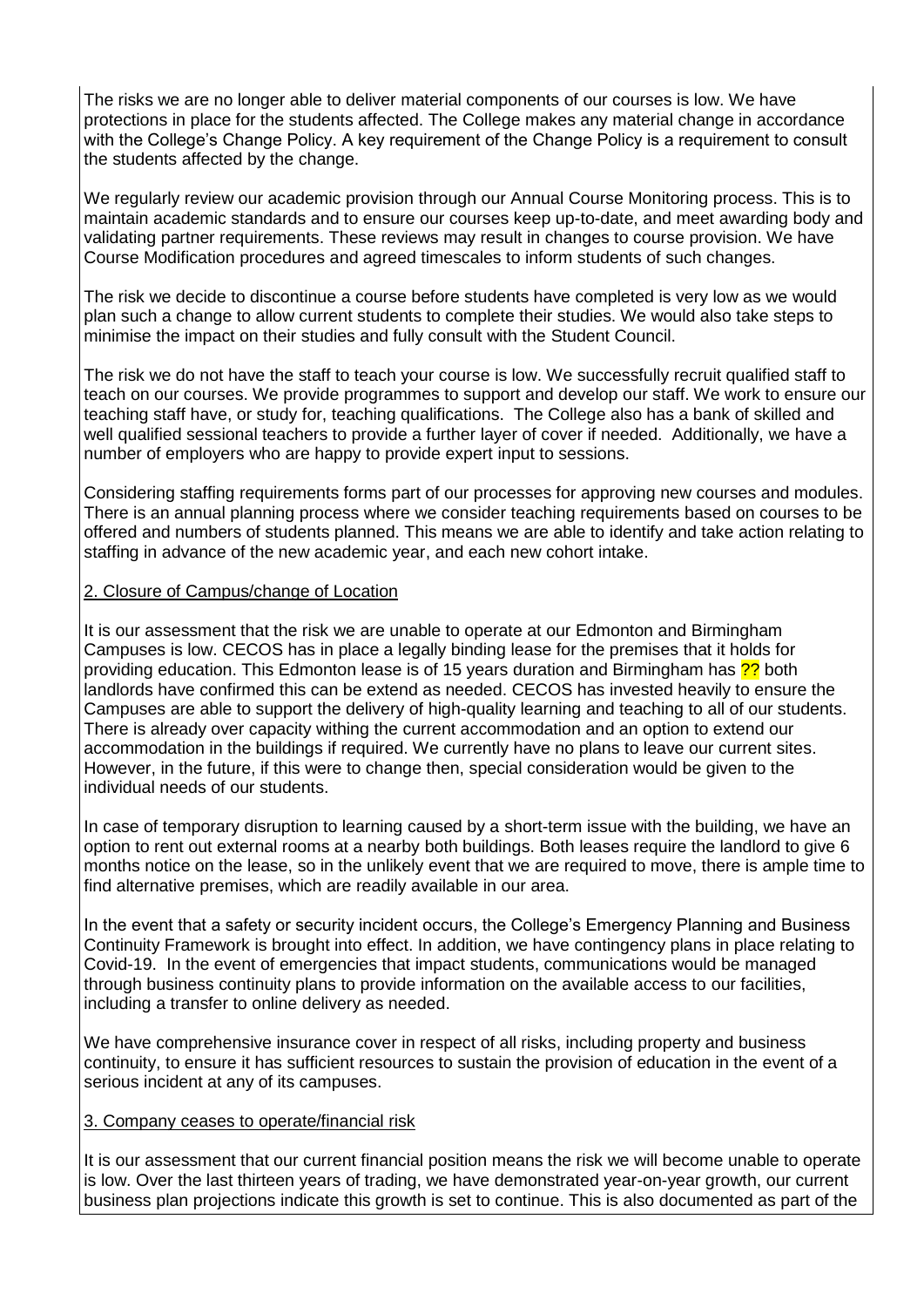commentary submitted by our accountants. The College keeps sufficient funds in reserve and has sufficient bank overdraft facilities to protect us in the event of a financial crisis.

We rate the medium- and long-term financial strength of the College as good. This judgment is based on:

- Positive balance sheets
- Strong ESFA financial health rating
- Our self-assessment judges us as good across all areas of provision
- Strong and growing partnerships with a number of HE and FE providers
- Direct access to funding via the Register of Apprenticeship Training Providers (RoATP) Main Provider
- Additional partnership funding for Adult Education Budget and ESFA funding agencies regionally
- A growing portfolio of full-cost programmes

We identified no risks likely to crystallise that would mean we were no longer financially sustainable.

We have business continuity plans in place to deal with challenges relating to recruitment. These include strategies for extending the recruitment cycle into Clearing.

## 4. Withdrawal of partnerships and/or accreditation by awarding bodies

This risk that an awarding body may withdraw their accreditation or validation is judged to be low. This is because the College is fully aware of and up to date with the requirements needed in order to be accredited by such bodies. We have processes in place to regularly review and renew such accreditation. We will work with our awarding organisations in order to mitigate against and reduce any risk of a particular course withdrawal. Our staff are highly experienced in the management of awarding body and University partnerships.

If in the very unlikely event that an awarding body or University partner withdraws its accreditation, the College would provide an option to 'Teach Out' to its current students and would work out the details with the partner/awarding body. Any prospective closure, in case of withdrawal, would be done systematically and through a phased process so that all affected students can complete their studies.

#### 5. Risks of an Academic nature

Risks of an academic nature are judged to be low. This is because of the tight internal controls on student performance and a hierarchy of quality challenge and support though the organisation. Selfassessment and quality improvement planning are embedded and working well across the College and data is readily accessible, timely, accurate and used well by all staff. Regular updates on student performance are provided to the Senior Leadership Team.

#### 6. Risks arising from compromised reputation

Risks of compromised reputation are judged to be low. CECOS knows that managing reputational risk begins with recognising that reputation is a matter of perception. Our overall reputation is a function of our reputation among our various stakeholders - students, employees, employers, regulators, partners, and the communities in which we operate. Our strong positive reputation among our various stakeholders results in a strong positive reputation for the company overall, which is tightly managed.

## 7. IT Failure

The risk students will be unable to complete their course because of a failure of IT infrastructure is low. We have operational, tested and robust IT business continuity arrangements in place including contracts with external professionals. We run IT crisis simulation exercises once a year to ensure we can address risks to the continuity of our systems.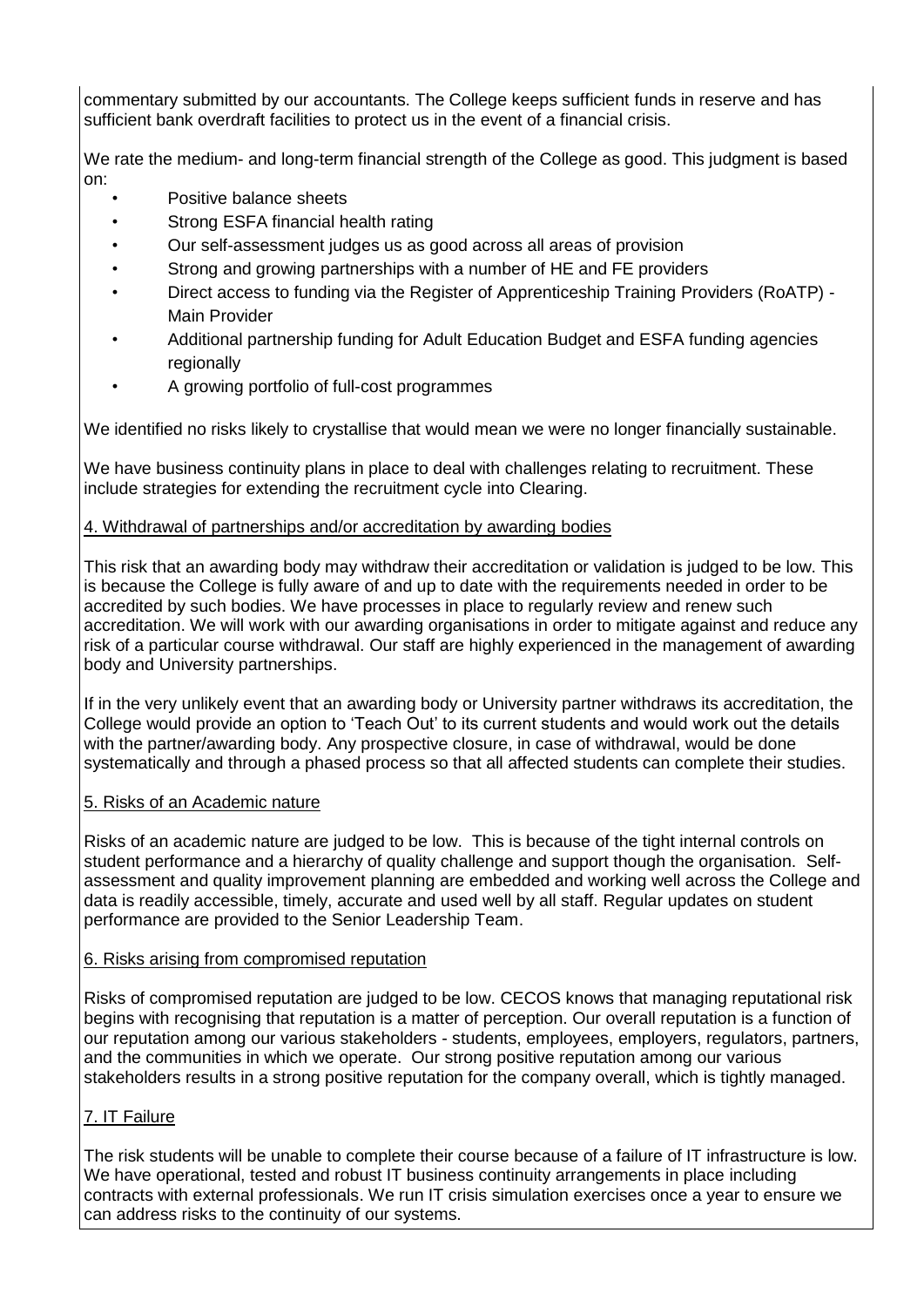#### **2. The measures that you have put in place to mitigate those risks that you consider to be reasonably likely to crystallise**

## **1. Discontinuity of Course**

Risk: Low as alternative courses may be identified and introduced to meet student needs. The risk that College may not be able to deliver a full programme due to lack of staff is covered by a pool of associate lecturers. Staff turnover or non-availability of other resources is planned for.

Likelihood: As notice periods require awarding bodies and organisations to inform providers/partners of any anticipated course closure and to ensure teach out arrangements are in place. This means the risk level is LOW.

Impact: Minor to moderate as alternative programmes would be identified for new intakes and teach out would be provided.

Rationale: The College may make a strategic decision to close a programme because of any or all of the following factors:

- i. insufficient enrolments which render the course non-viable from an academic, student experience or resourcing perspective;
- ii. the course has been superseded in the College portfolio by another programme;
- iii. the course no longer aligns with the College's mission. In such cases and where possible, the College will offer existing students a choice of two options:
	- a. To continue with their programme which will be 'taught out' to allow students to complete;
	- b. To facilitate students in taking forward credit to other programmes at the same level, or to finding an alternative provider who will support students to complete their studies.

Once a programme is established and the College has a developed an understanding of the demand for places, business decisions linked to the delivery of these programmes each year reflect on historical patterns of recruitment. Should a decision be taken to cease to offer an established programme it will be based on the pattern of recruitment and will be made in good time to ensure that current students have the opportunity to complete their programmes and prospective students receive clear communication regarding the College's decision to close the programme, in line with our student protection plan.

We have a continuous staff development programme to ensure that we grow expertise in potential shortage areas. We operate a progression planning system to ensure that trained staff are available throughout the taught and management sectors of the College. In the event of staff shortages, we would look to recruit temporary staff if we were not able to cover this for our pool of associate lecturers. Temporary staff would be extensively supported by our outstanding practitioners to ensure consistent quality of delivery.

## **2. Closure of Campus/change of Location**

Risk: All or part of our Campus is closed or not fit for study for a shorter or longer period of time. Likelihood: very unlikely and the risk level is LOW Impact: Moderate as legal leases in place.

Rationale: The College has signed a proper and professional/legally binding leases for the premises that it uses for providing education. Therefore, it is highly unlikely that the College is asked to change its premises or discontinue its operations. The premises are well maintained, and its risk assessments are fully completed and regularly monitored. Appropriate health and safety measures and appropriate policies are in place to ensure that it is highly unlikely to face a risk of closure or discontinuity.

In case of temporary disruption due to a sudden damage to the premises, the College has an option to rent external rooms at a nearby College as well as suitable accommodation in the nearby business park. In unusual circumstances of losing the lease, the College will use the time before the premises are handed back to find other appropriate premises for the delivery of programmes.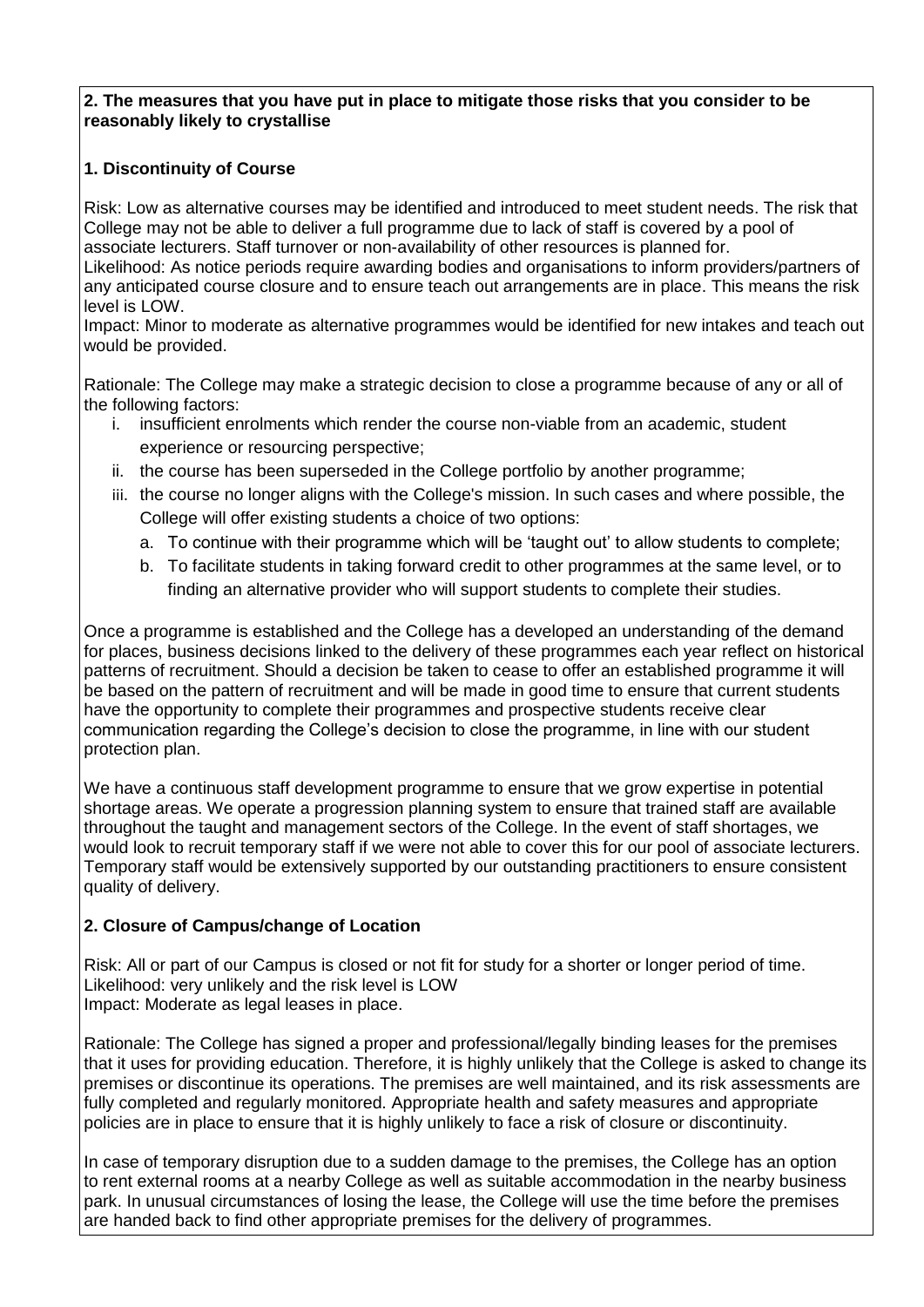CECOS College London has no plans in future to close down its current site. The response to any associated problem would depend on the nature of the nature of the event. In all cases special consideration would be given to the individual needs of the students.

## **3. Company ceases to operate/financial risk**

Risk: The College is no longer able to operate due to poor financial performance or lack of financial viability.

Likelihood: very unlikely and the risk level is LOW Impact: Extreme

Rationale: CECOS College London has a good prospects and its expected financial performance is reflected in the projections, business plan and commentary submitted by our accountants. The shareholders are committed to raising and providing funds in case of any such financial crises. The College will also keep an adequate financial reserve and has sufficient bank overdraft facilities to protect against short to medium term financial performance shortfalls. As mentioned in the introduction in order to help further minimise any risks to students, CECOS College has a Further Education arm to its business which can provide financial support to the Higher Education business element when needed.

We have business continuity plans in place coupled with the support from our shareholders and Directors. Such inside support would continue to allow students to either complete their studies or to be transferred at an appropriate point to another provider. Our balance sheet and reserves provide a stable based for the College and we plan to generate positive net cash flow from operations in both further and higher education provision for the foreseeable future.

#### **4. Withdrawal of partnerships and/or accreditation by awarding bodies**

Risk: Awarding bodies may withdraw their accreditation from the College or any partners withdraw their validation.

Likelihood: very unlikely and the risk level is LOW Impact: Moderate

Rationale: The College is fully aware of and up-to-date with the requirements of its awarding bodies and institution and has processes in place to regularly review and update its systems and to provide data to meet approval and partnership requirements. The College has an appropriate and current Quality Assurance policy, processes and diagram, along with a designated lead for the quality assurance process. A Quality Management Group also monitors and advises on partnership and awarding body requirements and monitors the outcomes of centre visits and inspections by external bodies including Ofsted, Pearson, City and Guilds, partner colleges and partner university link tutor visits. Feedback from external examiners and external quality assurance visits is also monitored by Programme Managers, Academic Board and the Quality Management Group and actions for enhancement included in programme and whole College action plans.

The College will seek to work with a range of awarding organisations and partnerships in order to mitigate against and reduce any risk of a particular course withdrawal. The Principal and senior management team are experienced at managing partnerships with awarding bodies and Universities alike.

Our stakeholders also carry out their due diligence checks linked to the College's compliance and standards regularly including undertaking audits that ensure our processes and procedures are robust and meet awarding body and organisation requirements. In the unlikely event that an awarding body or partner withdraws its accreditation, the College would take forward a 'Teach Out' option for its current students. Any prospective course closure, in case of withdrawal would be done systematically and through a phased method so that all affected students can complete their studies. We understand that the circumstances leading to the need to teach-out are exceptional, and would be managed and delivered in a way to ensure student learning is not adversely affected. The College has undergone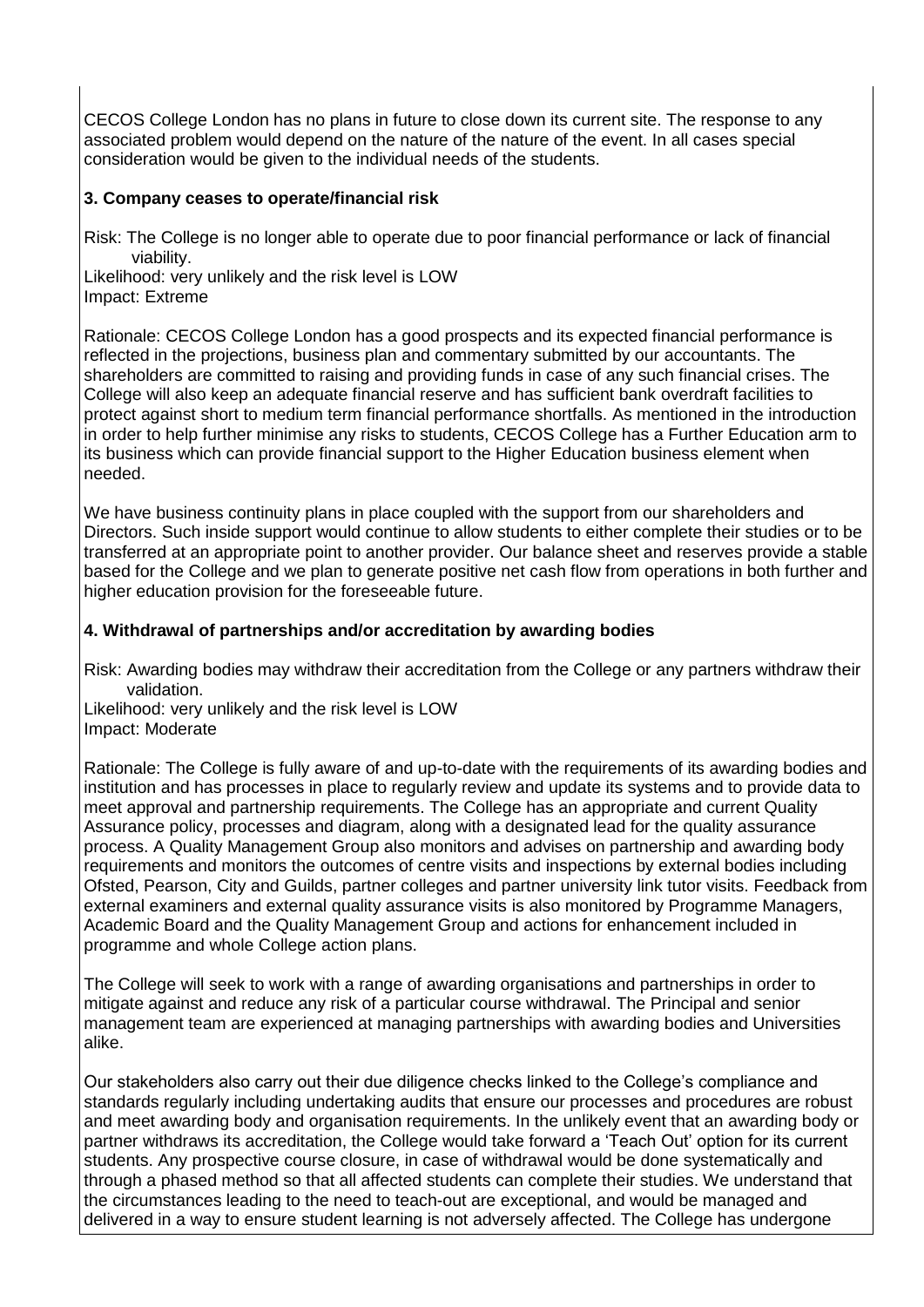awarding body annual monitoring visits and an Ofsted inspection with favourable outcomes in all cases which attest to the effective College practices.

## **5. Risks of an Academic nature**

Risk: Change of course, amendment, suspension or updates Likelihood: periods of notification are required to protect current students and the risk level is LOW Impact: Minor

Rationale: An ongoing commitment to quality assurance and enhancement at CECOS and oversight its validating partners and/or awarding bodies means that, as required, programme content, regulations and policies are updated. Communications with awarding bodies and partner organisations ensure that statutory requirements and timelines for changes and updates are met. Oversight of compliance with standards is maintained through the operational committee structure of the Quality Management Group and the Academic Board and the Programme Management Committee. Programme managers are key points of contact in ensuring all teaching and support staff are aware of impending changes and implementation dates.

Where updates or suggestions for amendments to content are made, for example substitution of modules, changes to module contents or assessment activities, these will be discussed by Academic Board which includes student representation, before being passed to the validating partner or awarding body. Meetings are also held with relevant student cohorts to gather their feedback. CECOS undertakes not to make any changes to programme content within 3 months of the start of the first academic year affected.

Changes to regulations and policies may be prompted by the validating partners and/or awarding bodies and organisations and will be considered by the Quality Management Group and Academic Board. Revised regulations shall only apply to students enrolling after implementation of agreed revisions unless changes are not deemed significant. As a result, different regulations may apply to different cohorts on a programme and will be documented in the Programme Handbook for each individual cohort.

New or revised polices shall apply to all students from the start of the academic term following approval by the College's Academic Board, with a proviso that for the remainder of the current academic year, no student may be treated disadvantageously in comparison with the previous policy.

The recruitment strategy accounts for all planned events (redundancies, restructuring, end of contracts) and unplanned events (unexpected death, illness etc). In either case, an impact assessment would be carried out immediately and gap filled with the help of multiple methods as explained above.

The College keeps all key teaching and learning resources on its Moodle VLE in the form of course outlines, lesson plans, lecture notes and presentation slides, articles and case studies etc. Such resources are safely kept online with only authorised access to staff and students, wherever applicable. The website and Moodle have a regular back up through the College server. In the case of needing to change IT supplier, the management of the College would manage the structure and timing of such change in order to ensure minimum or no disruption to studies. Management would also consider alternate means of delivery during the implementation by making best use of alternate or unaffected systems. In the case of third-party involvement, management would work to minimise or manage disaster recovery systems jointly.

## **6. Risks arising from compromised reputation**

Risk: Negative Publicity, incident at the College / Accusation on Staff member Likelihood: The College has clear a complaints policy procedure and grievance policy for dealing with complaints and seeks to address issues in a timely way and the level of risk is Low. Impact: Minor the College works to ensure all materials are clear, current and accessible, and that staff and students are valued.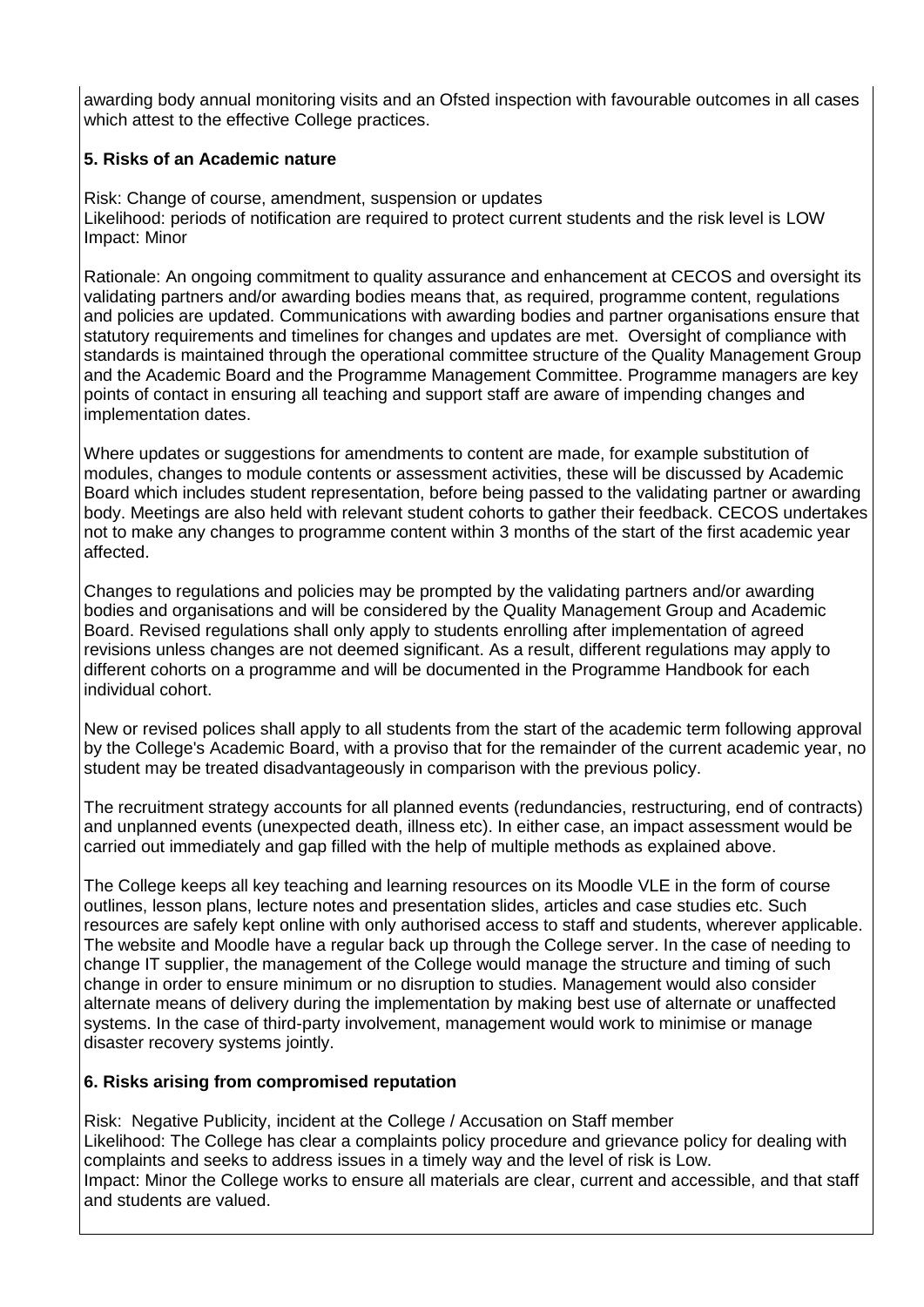Rationale: The College is keen to ensure that students are provided with a good quality learning experience. Regular student surveys are completed and student have access to a clear complaints procedure to allow the College to address concerns in a timely matter. Any threats to the College's reputation will be addressed as a matter of priority, and as appropriate, legal advice will be sought to address any inaccurate or threat to reputation information.

Negative Publicity.

The College understands the sensitivity of negative publicity and has put in place staff responsible for ensuring that marketing and business development activities are closely monitored and that website documentation is accurate. All published information about CECOS provision is reviewed by Academic Board and authorised by the Principal and/or the Chief Executive Officer.

## **7. IT Failure**

-

Risk: Backup systems are in place along with internal and external IT expertise so the level of risk is seen as Low.

Likelihood: Very unlikely for any length of time, so the level of risk is low. Impact: Low due to backups and professional support.

We have a fault-tolerant, cloud-based, IT Infrastructure. Contracts are in place to assure the continuity of our IT services, with robust IT business continuity arrangements. In addition, all students and staff will receive text messages informing them about any problems with or interruption to the IT system through a group messaging facility.

#### **3. Information about the policy you have in place to refund tuition fees and other relevant costs to your students and to provide compensation where necessary in the event that you are no longer able to preserve continuation of study**

CECOS College London has a comprehensive policy for refunds and compensation which is reviewed annually and is available to student through website links to student information: <https://cecos.ac.uk/Student> information/policies

The refund policy applies to all students who either pay their own fees or have their fees paid by an employer or a sponsor, and student will be entitled to a full refund of fees. Where students have their fees paid through access to loans provided through the Student Loans Company, refunds are covered by the policies of the partner institution with whom the individual student is registered, namely, the policies of <sup>1</sup>Staffordshire University, <sup>2</sup>North Hertfordshire College and <sup>3</sup>Swindon College. In all cases the College will seek to ensure that students are treated fairly.

Students who have to incur additional travel costs will also receive compensation from the College to cover costs as appropriate. In most cases other local providers are available to offer students the opportunity to continue with their studies.

<sup>1</sup> Staffordshire University Fees Refund & Compensation Policy: [www.staffs.ac.uk/students/course](http://www.staffs.ac.uk/students/course-administration/academic-policies-and-regulations/refund-and-compensation-policy)[administration/academic-policies-and-regulations/refund-and-compensation-policy](http://www.staffs.ac.uk/students/course-administration/academic-policies-and-regulations/refund-and-compensation-policy)

<sup>2</sup> North Hertfordshire College Refund Policy: [www.nhc.ac.uk/wp-content/uploads/2020/09/NHC-HE-Student-](http://www.nhc.ac.uk/wp-content/uploads/2020/09/NHC-HE-Student-Compensation-and-Refund-Policy-1920-R.pdf)[Compensation-and-Refund-Policy-1920-R.pdf](http://www.nhc.ac.uk/wp-content/uploads/2020/09/NHC-HE-Student-Compensation-and-Refund-Policy-1920-R.pdf)

<sup>3</sup> Swindon College Refund Policy: [www.newcollege.ac.uk/adults/terms-fees-and](http://www.newcollege.ac.uk/adults/terms-fees-and-onditions#:~:text=Cancellations%20and%20refunds&tex)[onditions#:~:text=Cancellations%20and%20refunds&tex](http://www.newcollege.ac.uk/adults/terms-fees-and-onditions#:~:text=Cancellations%20and%20refunds&tex)